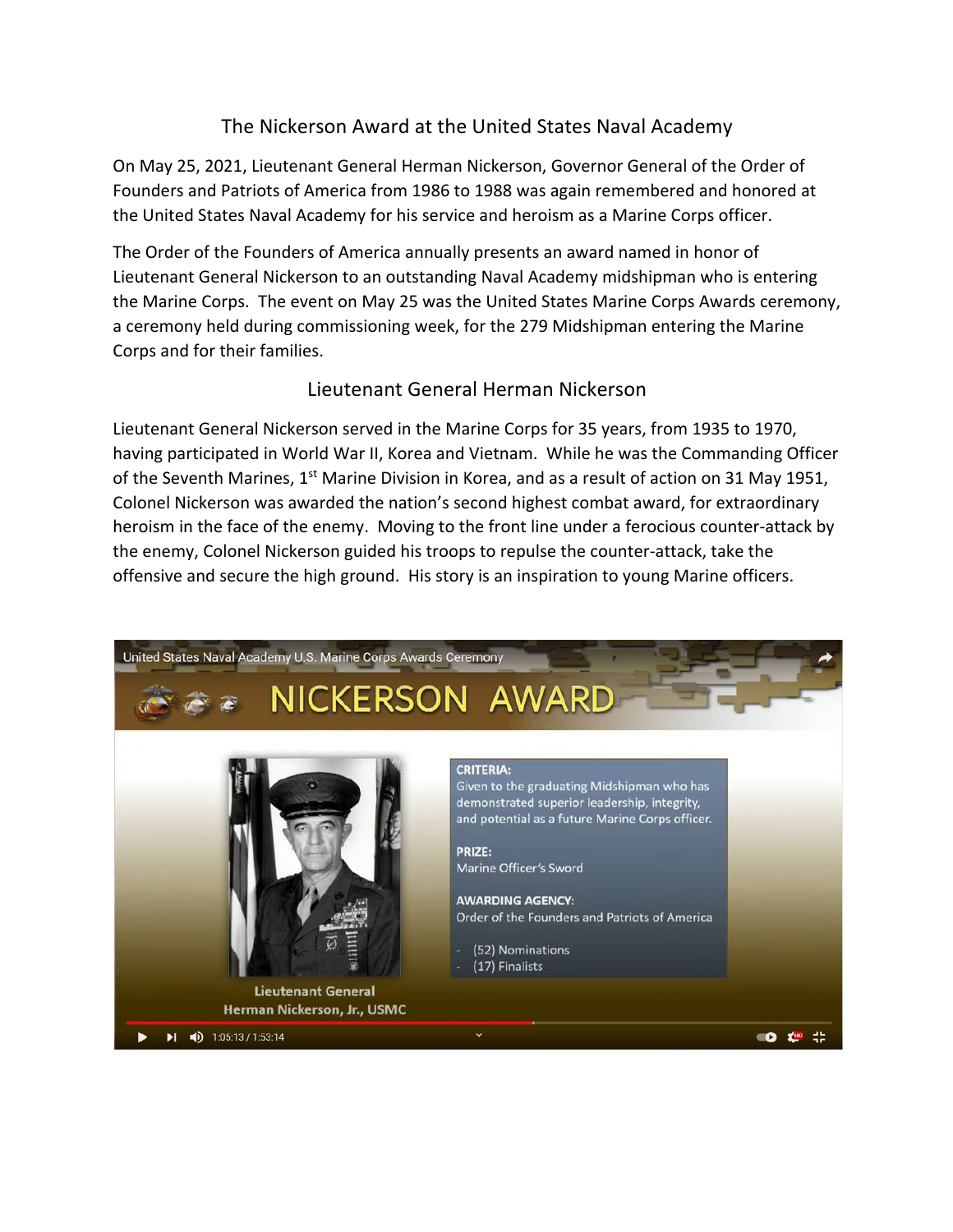The Nickerson Award is given to the graduating Midshipman Marine-selectee who has demonstrated superior leadership, integrity, and potential as a future Marine Corps Officer. The Marine staff at the Naval Academy selects the winner of the award. For 2021, 52 Midshipman were nominated, and the winner was chosen from 17 finalists. The award, established by the Order of the Founders and Patriots of America, is a Marine Officer's Sword, an award highly prized by its recipient.

Deputy Registrar General (and Virginia Society Governor) Captain Michael E. Weyler, Civil Engineer Corps, United States Navy (Ret) participated in that ceremony as the sponsor of the Lieutenant General Herman Nickerson Award. Due to the limitations on attendance, the sponsors of the ten annual awards participated virtually, while each award was given locally by a mentor of the award recipient. Deputy Registrar General Weyler presented the National Order's prestigious Lieutenant General Herman Nickerson Award to a Midshipman in the USNA Class of 2021. The Marine Officer's Sword was presented to Midshipman Sydney Barber.

## Nickerson Awardee, Midshipman Sydney Barber

Midshipman Sydney Barber's accomplishments and demonstrated leadership while at the Naval Academy were enumerated, including the fact that she was the Commander of the Brigade of Midshipman, the highest ranking midshipman at the Academy for the 2021 spring semester.